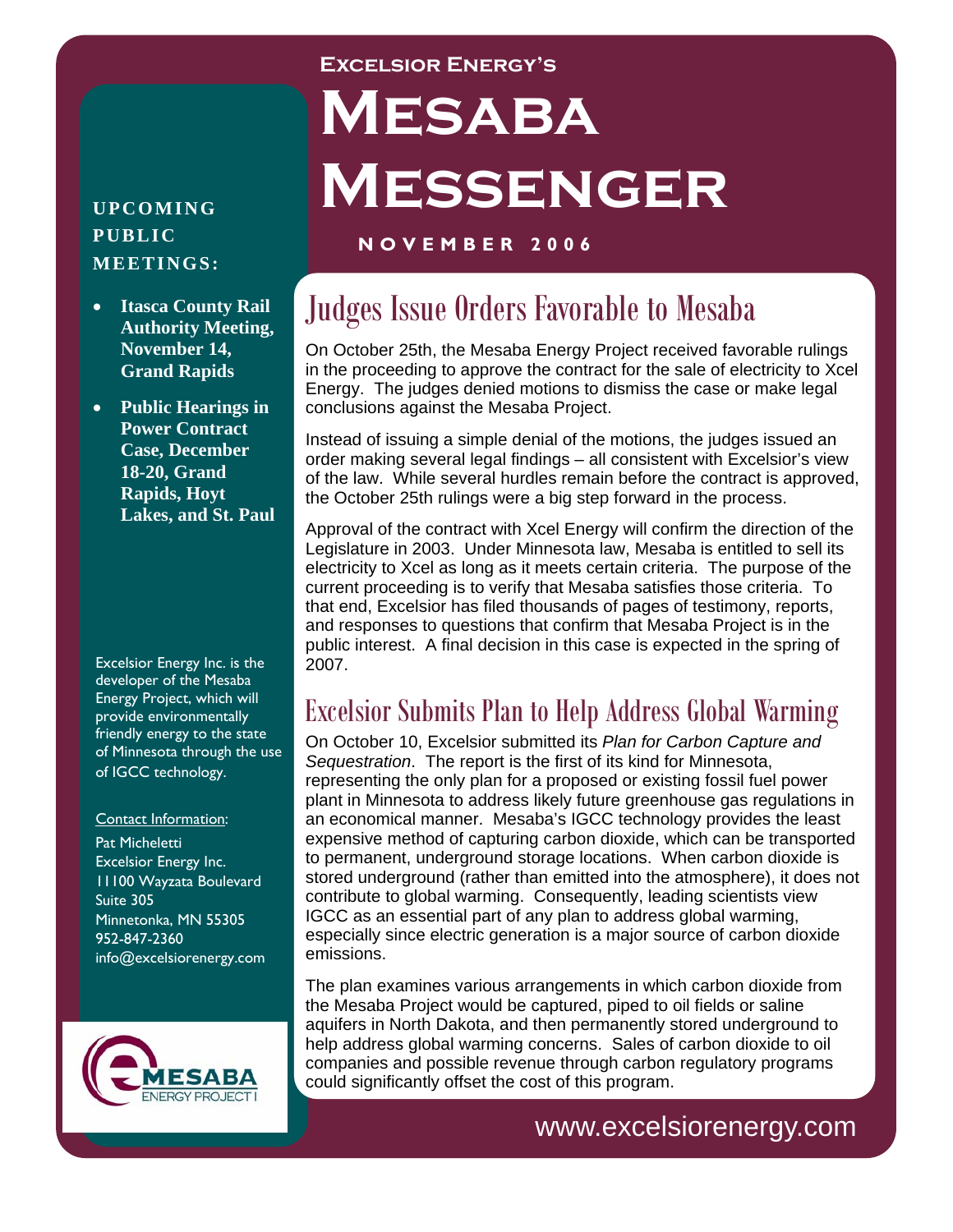# The Mesaba Energy Project Will Bring Jobs to the Region

The Mesaba Energy Project will bring a significant number of new jobs to the Iron Range. As with any power plant project, the number and type of jobs depend on the stage of the project. The construction phase will generate the largest number of new jobs while the plant is being built. Then, once the plant begins to generate electricity, the permanent jobs will begin and continue for the life of the plant.

#### Construction Phase

**Pipefitters** 

At the peak of employment, the Mesaba Project will need the equivalent of 1000 full-time construction workers. Although

> Teamsters, Painters, Cement Masons, Insulators

associated with the construction workers will create an additional 1966 new fulltime, part-time, and temporary jobs across the Arrowhead Region.

#### Plant Operations Phase

As construction of the Mesaba Project completes and the plant begins to produce electricity, permanent jobs associated with running the facility will begin. These jobs will require a variety of skill sets. The table on the next page describes the job types and associated educational backgrounds.

These permanent jobs will also create a

boost to the regional economy. UMD researchers have estimated the economic activity associated with operating the plant will create an additional 143 permanent jobs.

While specific recruitment plans are not yet in place, it is likely that the Mesaba Project's permanent jobs will be filled by current area residents and people new to the area.

#### Further Job Growth

The discussion of jobs so far in this article refers only to Unit 1 of the Mesaba Project, which will provide enough electricity for 600,000 typical homes. However, work is underway for Unit 2, which will be the same size as Unit 1. Because of the opportunity to share facilities and administrative functions, the employment numbers for the construction and operational phases will be slightly less for Unit 2 than for Unit 1: construction employment will peak at an estimated 945 full-time equivalent jobs and there will be an estimated 78 permanent jobs associated with running the plant once it is constructed.

Mesaba's construction consortium consists of non-local businesses, their first stop to fill most of the jobs will be local union halls. Range construction workers are highly skilled, so the construction companies will prefer to hire locally whenever possible. The above pie chart gives an indication of the different crafts that construction of the plant will require and the relative numbers needed in each craft.

These 1000 full-time construction jobs only tell part of the story. Researchers at the University of Minnesota-Duluth (UMD) have estimated that the economic activity

## **FLUOR**

# **Electricians**

**Carpenters** 

Laborers Millwrights Ironworkers **Operators** 

Boilermakers

**Mesaba Energy Project Phase I - Approximate Craft Breakdown (Within Plant Footprint)**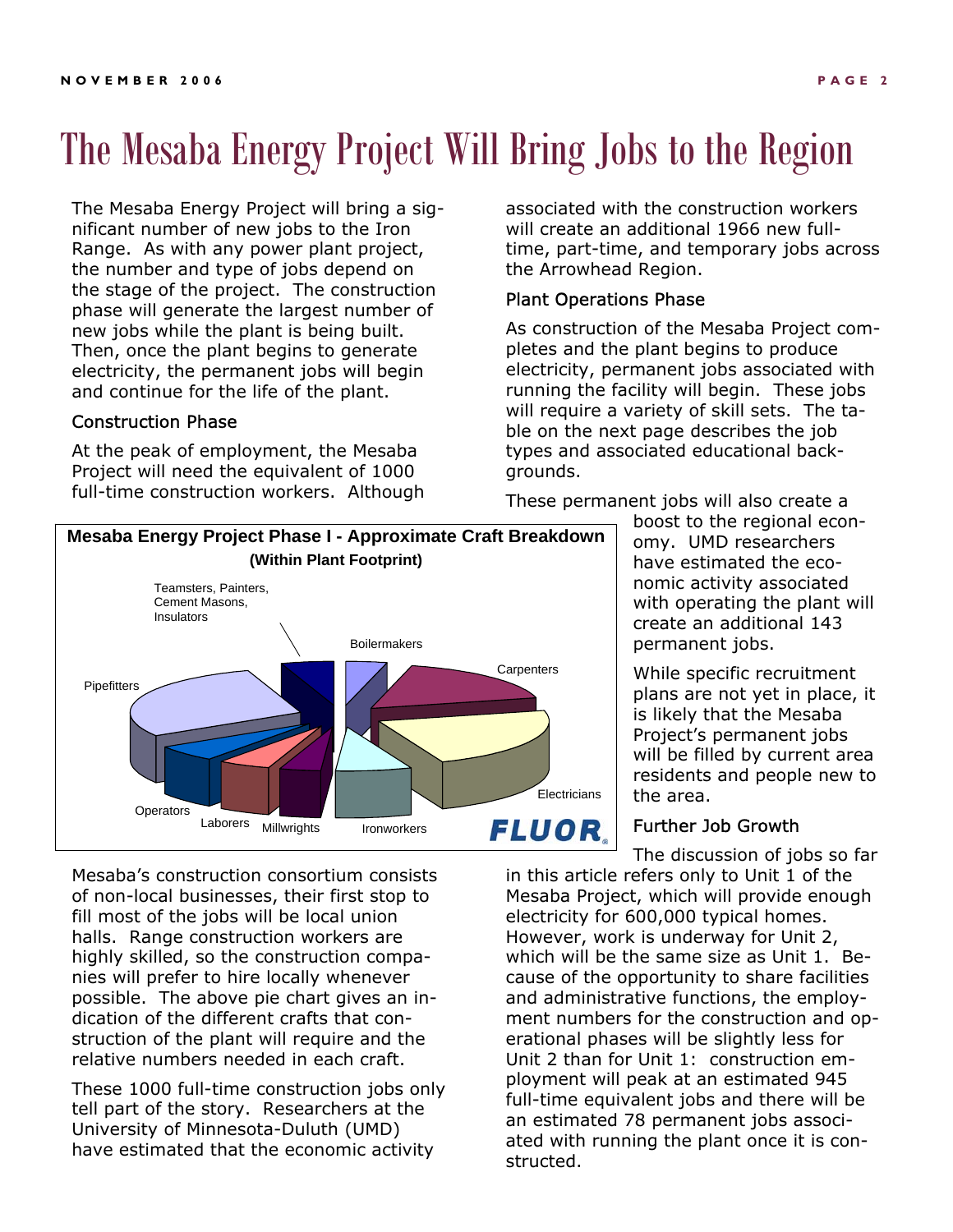# Jobs, continued

#### Jobs Associated with Plant Operations

| Job Type                                                     | <b>Number of Positions</b> | Education                     |
|--------------------------------------------------------------|----------------------------|-------------------------------|
| Professional/Technical/                                      | $15 - 20$                  | Journeyman Program,           |
| Supervisory                                                  |                            | Vocational/Technical, College |
|                                                              |                            | Degree                        |
| <b>Administrative Support</b>                                | $10 - 12$                  | High School, Vocational/      |
|                                                              |                            | Technical, College Degree     |
| Operating/Maintenance                                        | $80 - 90$                  | High School, Journeyman       |
| <b>Total Jobs Associated with</b><br><b>Plant Operations</b> | $105 - 122$                |                               |

# Wabash River IGCC Plant Serves as a Successful Model for Mesaba Project

The basis of the design for the Mesaba Energy Project Integrated Gasification Combined Cycle (IGCC) Power Plant is the Wabash River IGCC Plant, which uses ConocoPhillips' IGCC technology. The Wabash Plant, which is located in Indiana, has earned a number of industry accolades, including being named the "Power Plant of the Year 1996" and being inducted into the Power Plant Hall of Fame in 2000.

The Wabash Plant is rated at 262 megawatts (large enough to supply electricity to roughly 260,000 typical homes), which is about half as large as Unit 1 of the

Mesaba Project. Mesaba will draw on the successful experience of the Wabash Plant and make improvements to achieve even better performance. One major change that Mesaba will make is to install a spare gasifier train, which Wabash does not have. This modification will enable Mesaba to build off from Wabash's already-high 80% reliability rating to achieve a rating of more than 90%.

Wabash's demonstrated IGCC technology provides assurance that the superior environmental profile and operational reliability that the Mesaba Project promises will become a reality.

# Did You Know...

Minnesota will need a large number of new power plants within the next 15 years. When considering just "base load" plants, which typically generate electricity 75% of the time, Minnesota utilities have identified between 3000 and 6000 megawatts of new capacity needed by the year 2020. That is the

equivalent of building between 5 and 10 Mesaba power plants. This need for new power plants exists even after maximizing conservation and renewable energy sources. The Mesaba Project is part of a strategy to ensure reliable, environmentally friendly, affordable power in Minnesota.